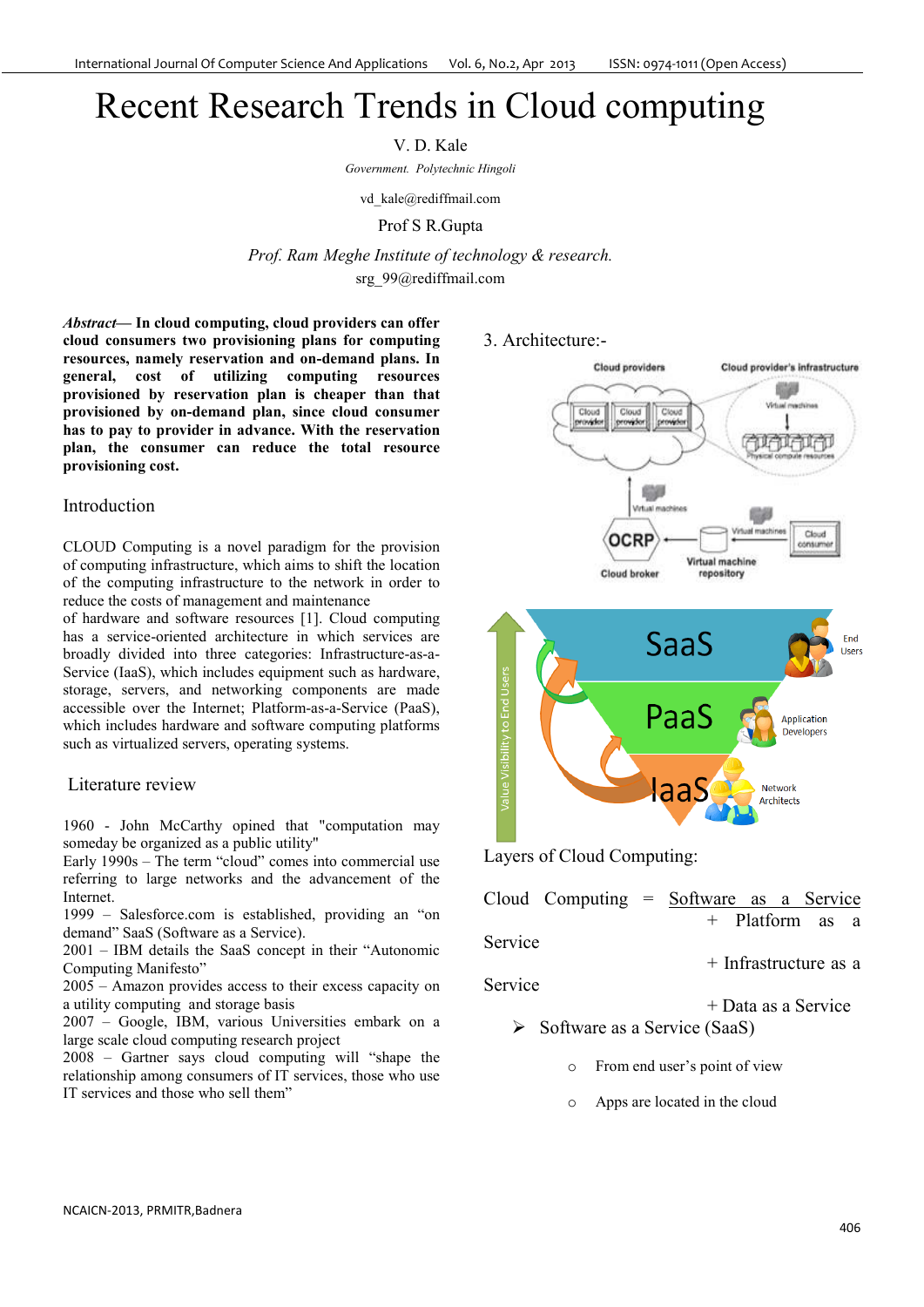o Software experiences are delivered through the Internet

 $\triangleright$  Platform as a Service (PaaS):

- o From developer's point of view (i.e. cloud users)
- o Cloud providers offer an Internet-based platform to developers who want to create services but don't want to build their own cloud
- $\triangleright$  Infrastructure as a Service (IaaS)
	- o Cloud providers build datacenters
		- - Power, scale, hardware, networking, storage, distributed systems, etc
	- o Datacenter as a service
	- o Cloud users rent storage, computation, and maintenance from cloud providers (pay-as-you-go; like utility)

Data  $\rightarrow$  Information  $\rightarrow$  Knowledge  $\rightarrow$ Intelligence

- Infrastructure for Web-scale data mining and knowledge discovery
- Empower people with knowledge
- Empower applications and services with intelligence

#### **Some Commercial offerings:**



4. Characteristics Advantages Disadvantages:-

Common Characteristics:



Essential Characteristics**:**



#### Advantages:

- Improved performance:
	- o With few large programs hogging your computer's memory, you will see better performance from your PC.
	- o Computers in a cloud computing system boot and run faster because they have fewer programs and processes loaded into memory.
- $\triangleright$  Reduced software costs:
	- o Instead of purchasing expensive software applications, you can get most of what you need for free.
		- - Most cloud computing applications today, such as the Google Docs suite.
	- o better than paying for similar commercial software
		- - Which alone may be justification for switching to cloud applications
- $\triangleright$  Unlimited storage capacity:
	- o Cloud computing offers virtually limitless storage.
	- o Your computer's current 1 TB hard drive is small compared to the hundreds of Pbytes available in the cloud.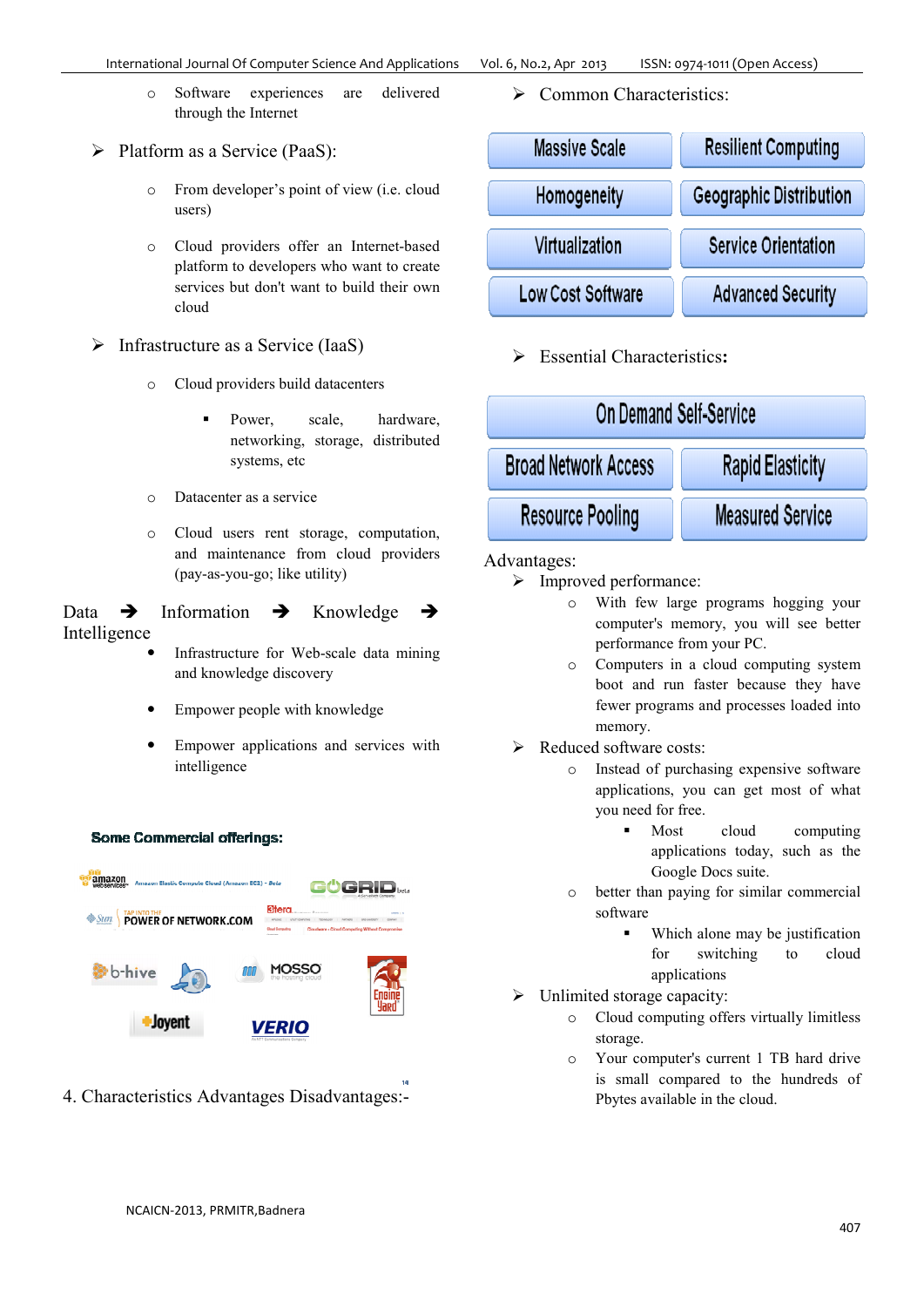$\triangleright$  Increased data reliability:

- o Unlike desktop computing, in which if a hard disk crashes and destroy all your valuable data, a computer crashing in the cloud should not affect the storage of your data.
	- if your personal computer crashes, all your data is still out there in the cloud, still accessible

## Disadvantages:

- $\triangleright$  Requires a constant Internet connection:
	- o Cloud computing is impossible if you cannot connect to the Internet.
	- o Since you use the Internet to connect to both your applications and documents, if you do not have an Internet connection you cannot access anything's, even your own documents.
	- o A dead Internet connection means no work and in areas where Internet connections are few or inherently unreliable, this could be a deal-breaker.
- $\triangleright$  Stored data might not be secure:
	- o With cloud computing, all your data is stored on the cloud.
	- o The questions is How secure is the cloud?
	- o Can unauthorized users gain access to your confidential data?
- $\triangleright$  Stored data can be lost:
	- o Theoretically, data stored in the cloud is safe, replicated across multiple machines.
	- o But on the off chance that your data goes missing, you have no physical or local backup.

Put simply, relying on the cloud puts you at risk if the cloud lets you down.

Limitations:

- $\triangleright$  Security is a significant concern in public clouds.
- $\triangleright$  IT teams in the organization may have to invest in buying, building and managing the clouds

independently Journal of Theoretical and Applied Information Technology .

## Current research:-

Trends – What Might Get Better Over Time

Cloud technologies are clearly still evolving, and it is important to avoid setting policies today in reaction to an immature market. Based on observations from diffusion and maturation of other technologies, we might anticipate some threats diminishing naturally over time. Both market evolution and a growth of experience will settle some of the issues discussed above.

Economics drives much of our reaction to security and privacy threats (Anderson and Moore, 2006). If demand grows, firms will at least pay more attention to customer concerns about security. Many security mechanisms, such as encryption, network auditing tools, isolation architectures and even hired expertise have a high fixed cost, but add little marginal cost to each client. Once investment has been made, costs can be recouped across all clients without one bearing the complete cost, even if the features were initially demanded by only a subset of the client base.

## Conclusion:-

Clouds are essentially Data Centers hosting application services offered on a subscription basis. However, they consume high energy to maintain their operations. high operational cost + environmental impact Proposed heuristics for energy-efficient dynamic VM consolidation that significantly reduce energy consumption, while providing a low level of SLA violations. Presented a Carbon Aware Green Cloud Framework to improve the carbon footprint of Cloud computing.

#### **REFERENCES**

 [1] L.M. Vaquero, L. Rodero-Merino, J. Caceres, and M. Break in the Clouds: Towards a Cloud Definition," ACM SIGCOMM Computer Comm. Rev., vol. 39, pp. 50-55, Dec. 2008. 942 IEEE TRANSACTIONS ON PARALLEL AND DISTRIBUTED SYSTEMS, VOL. 23, NO. 5, MAY 2012 TABLE 1 Moments of Response Time Distribution, CoV ¼ 0:5 TABLE 2 Moments of Response Time Distribution, CoV 1/4 1:4

[2] B. Furht, "Cloud Computing Fundamentals," Handbook of Cloud Computing, pp. 3-19, Springer, 2010.

[3] H. Khazaei, J. Mi\_si\_c, and V.B. Mi\_si\_c, "Performance Analysis of Cloud Computing Centers," Proc. Seventh Int'l ICST Conf. Heterogeneous Networking for Quality, Reliability, Security and Robustness (QShine), Nov. 2010.

[4] L. Wang, G. von Laszewski, A. Younge, X. He, M. Kunze, J. Tao, and C. Fu, "Cloud Computing: A Perspective Study," New Generation Computing, vol. 28, pp. 137-146, 2010.

[5] L. Kleinrock, Queueing Systems: Theory, vol. 1, Wiley-Interscience, 1975.